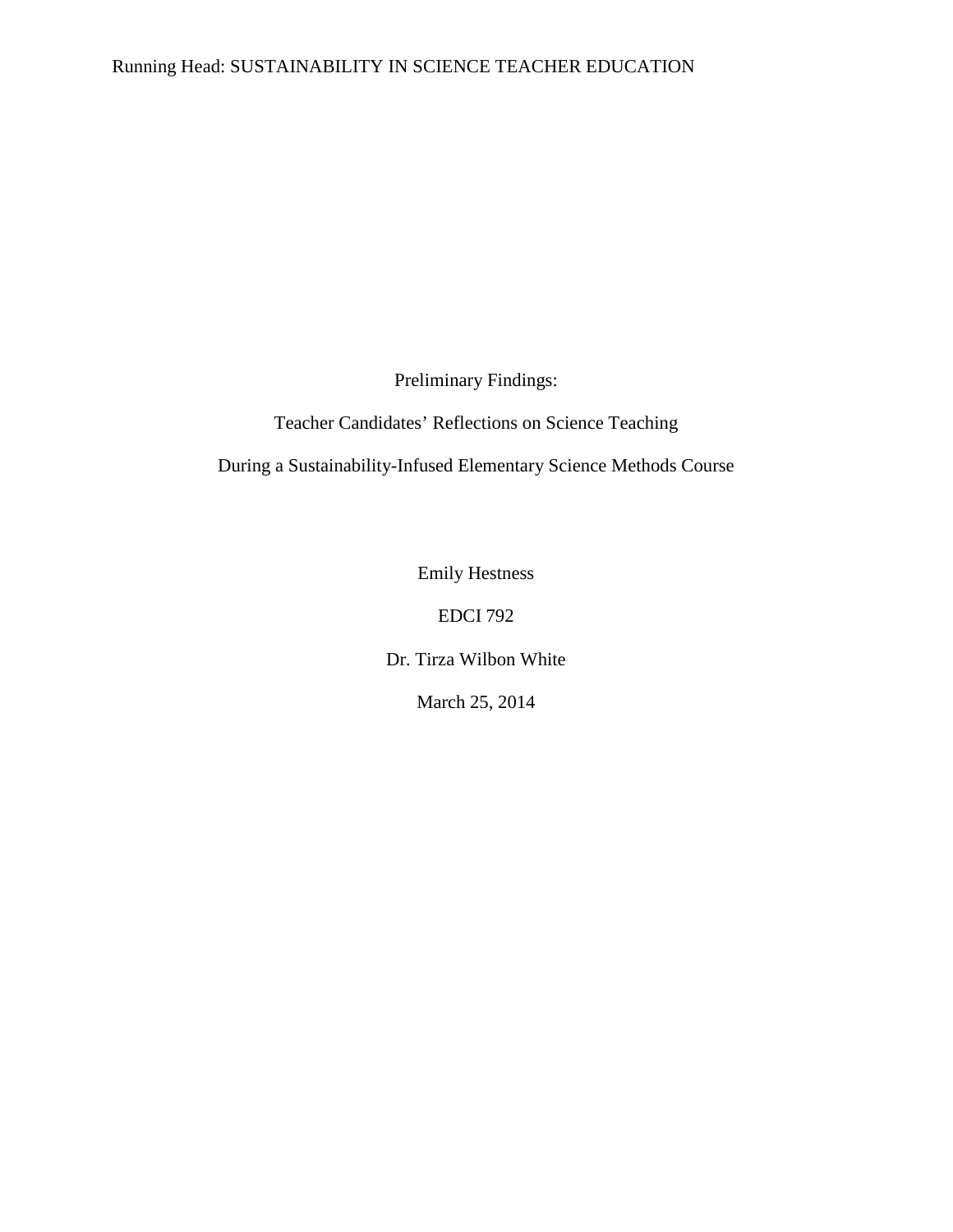#### **Setting, Participants, and Data Source**

To gain insight into the research question: *"Does integrating the theme of sustainability into science teacher education influence teacher candidates' thinking about their future science teaching practice?*," my colleague and I examined data collected from three sections of an Elementary Science Methods course that incorporated the theme of sustainability. Participants (N=66) were undergraduate teacher candidates in the fourth and final year of their Elementary Education program. The data examined were participants' written responses to an online learning module [\(http://www.climateedresearch.org/EDCI372/\)](http://www.climateedresearch.org/EDCI372/) focused on local sea level rise projections and impacts. With their research team, the course instructors (McGinnis and Hestness) designed the module for the purpose of introducing pre-service teachers to the sustainability topic of climate change. Completed midway through the semester, the module was one of several interventions in the course that incorporated the theme of sustainability. Upon completion of the module, participants responded to a set of three reflection questions. Written responses, approximately two to five sentences in length, were saved into a web-based spreadsheet. A colleague and I used inductive and deductive methods to code participants' responses to the reflection question: *"How might you teach your students about locally-relevant issues related to environmental sustainability (e.g., climate change and its local impacts)?".* Since this question related to participants' thinking about sustainability and its role in their future science teaching, I believed that the data had the potential to provide insights relevant to the research question.

## **Coding Approaches**

## **Inductive Approach**

During first-cycle coding, my colleague and I independently coded the written reflections using inductive methods. Our initial coding and categorization had many features in common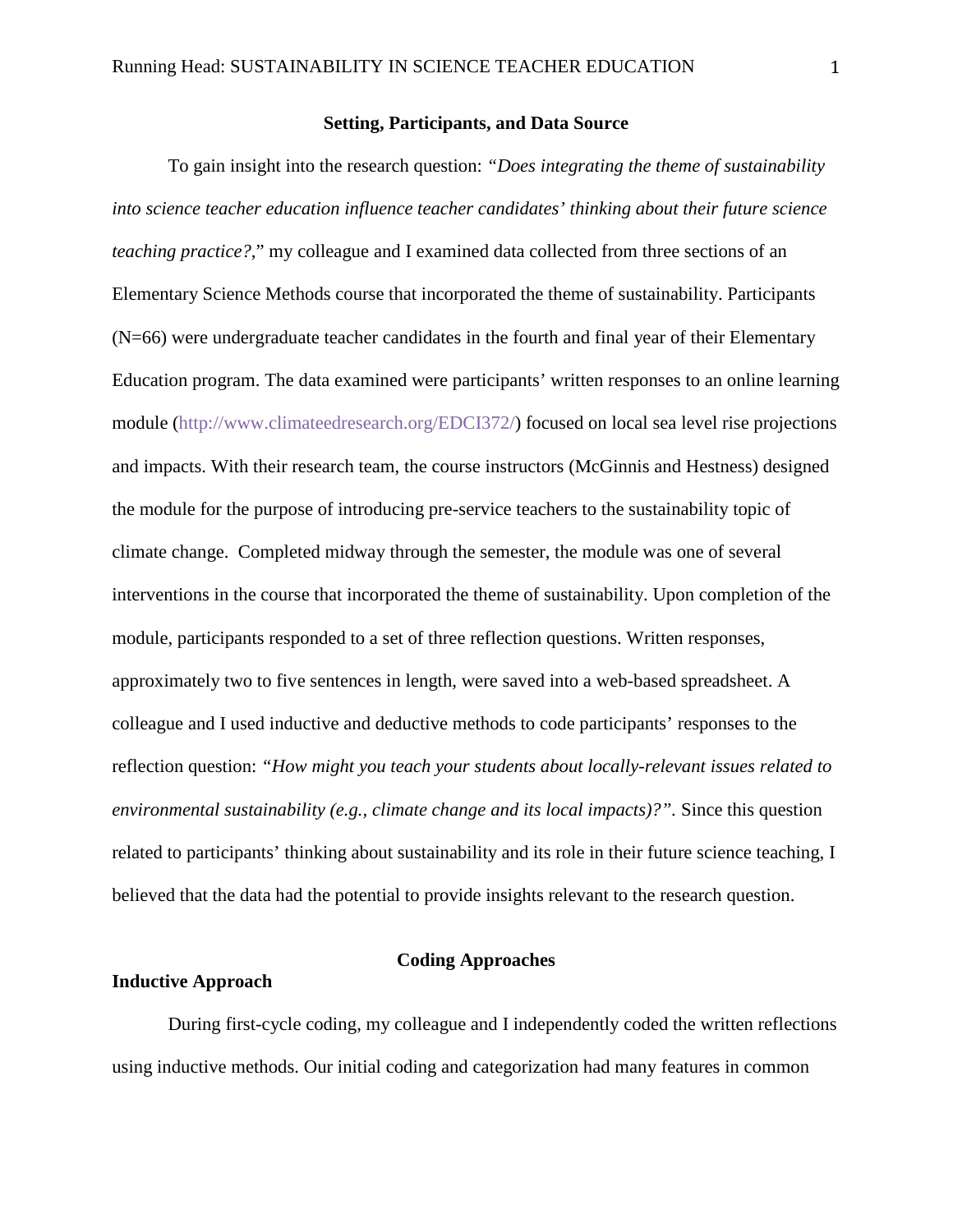(see Appendix Tables 1 and 2). We each included categories for learning activities that participants intended to use in the science classroom, as well as specific sustainability topics they envisioned themselves addressing. Likewise, we each created a category encompassing resources that participants could use to support their teaching, though we bounded the category somewhat differently. While my version was restricted to informational resources, my colleague defined resources more broadly, including codes such as *students' personal experiences* and *local nature areas* as examples of resources to support sustainability teaching. I included codes similar to these in my initial coding scheme, but categorized them differently. Seeing similar codes parsed into categories differently raised my awareness of the diversity of possibilities for categorizing. Another area of discrepancy appeared in my inclusion of a category that my colleague did not include: participants' attention to the affective dimensions of sustainability teaching, such as *student interest* and *student choice*. My attention to this dimension may relate to my background in informal science education, a field that generally views affect as an important priority in science learning. This could be an example of bias I bring to my reading of the data, and may highlight the value of engaging more than one researcher in coding and negotiating differences.

The inductive approach to coding presented a number of advantages. Inductive coding appeared to capture the richness of the data and the diversity of ideas that participants expressed. As we coded the data, my colleague and I were not constrained by the need to fit the data into pre-established categories – if a previously established code could not appropriately describe a participant's statement, we were free to create a new code that better encapsulated it. This resulted the coding of some interesting piece of information in nearly every sentence of the data. Despite these advantages, there were several disadvantages to coding inductively. First, the process itself was time-consuming, and required further post-coding analysis in order to consider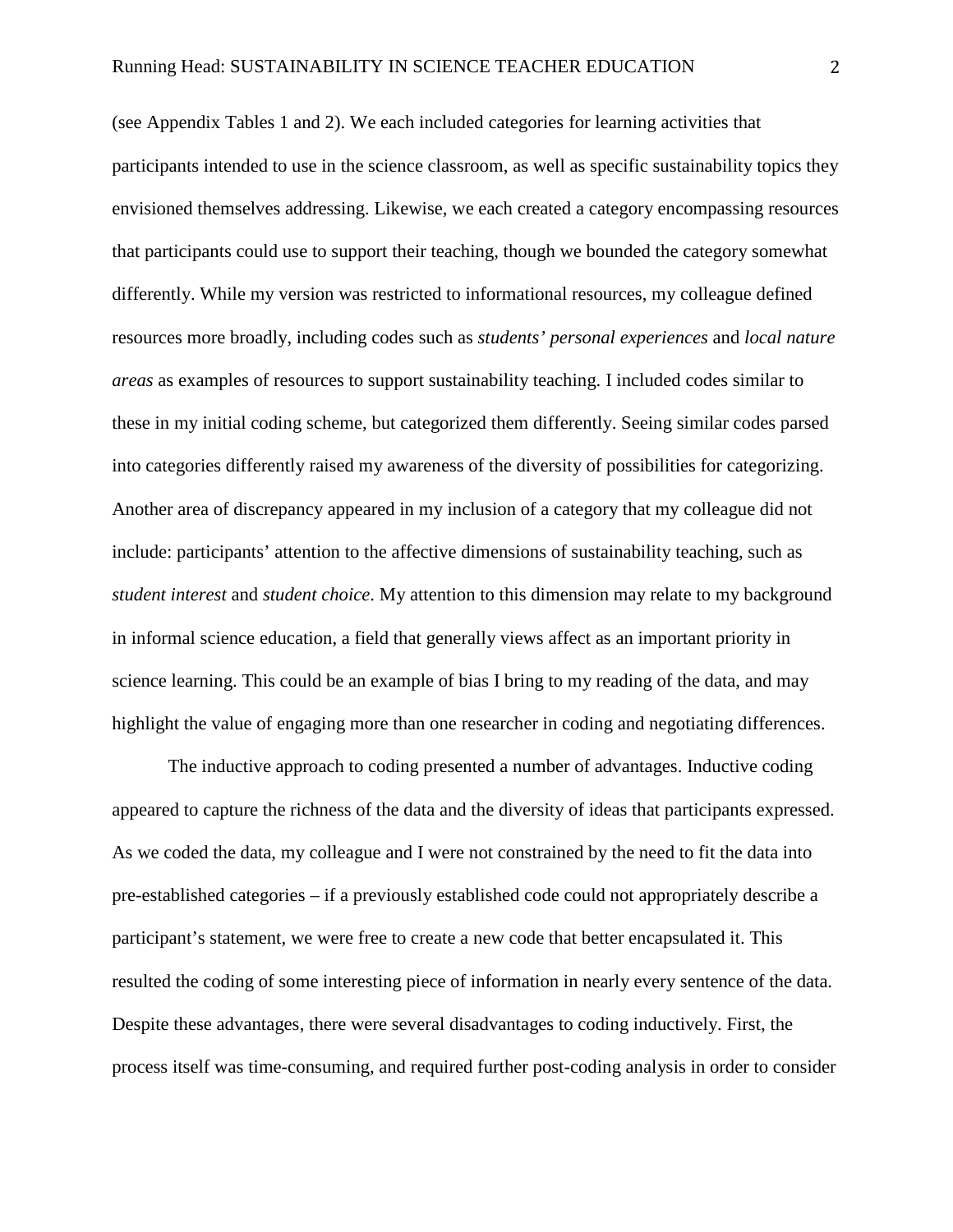how codes could be combined into categories for more concise reporting. This left considerable space for inter-rater discrepancy. Though we each generated some similar categories, those that were different required negotiation of our interpretations. It appeared that some of the differences in our coding and categorization may have been a product of our biases; both my colleague and I were influenced by our different experiences working with pre-service teachers and interpreting what we thought they meant in their statements. Here, a member-check with participants would have been useful, however this was not feasible since we no longer had access to participants.

#### **Deductive approach**

Using a deductive approach, my colleague and I each coded the written reflections using a coding scheme derived from the Maryland Environmental Literacy Standards (Maryland State Department of Education, 2011). The *Sustainability* standard included six topics and indicators for student performance. I developed analogous indicators for teacher performance, which served as our coding scheme (Appendix Table 3). In comparing my use of the codes to my colleague's, it was interesting to examine the frequencies with which we applied each code (Appendix Table 4), and whether we applied them to the same data. There are a variety of possible explanations for the discrepancies that appeared in our coding. One possible factor could be the redundancy of some of the codes. I coded some of the data using multiple codes (e.g., *Interconnectedness of Systems* (WB) and *Limits of Ecological Systems* (ENV) codes). My colleague engaged in less of this multiple coding. A conversation to develop a shared understanding regarding instances in which each or both codes were warranted might have alleviated these discrepancies. In our discussion after coding, my colleague and I also noted some overlap between the *Action Component* code (TA) and the *Intergenerational Responsibility* (RDA) code. We decided that the codes were somewhat redundant, and might be better clustered into one code. Finally, the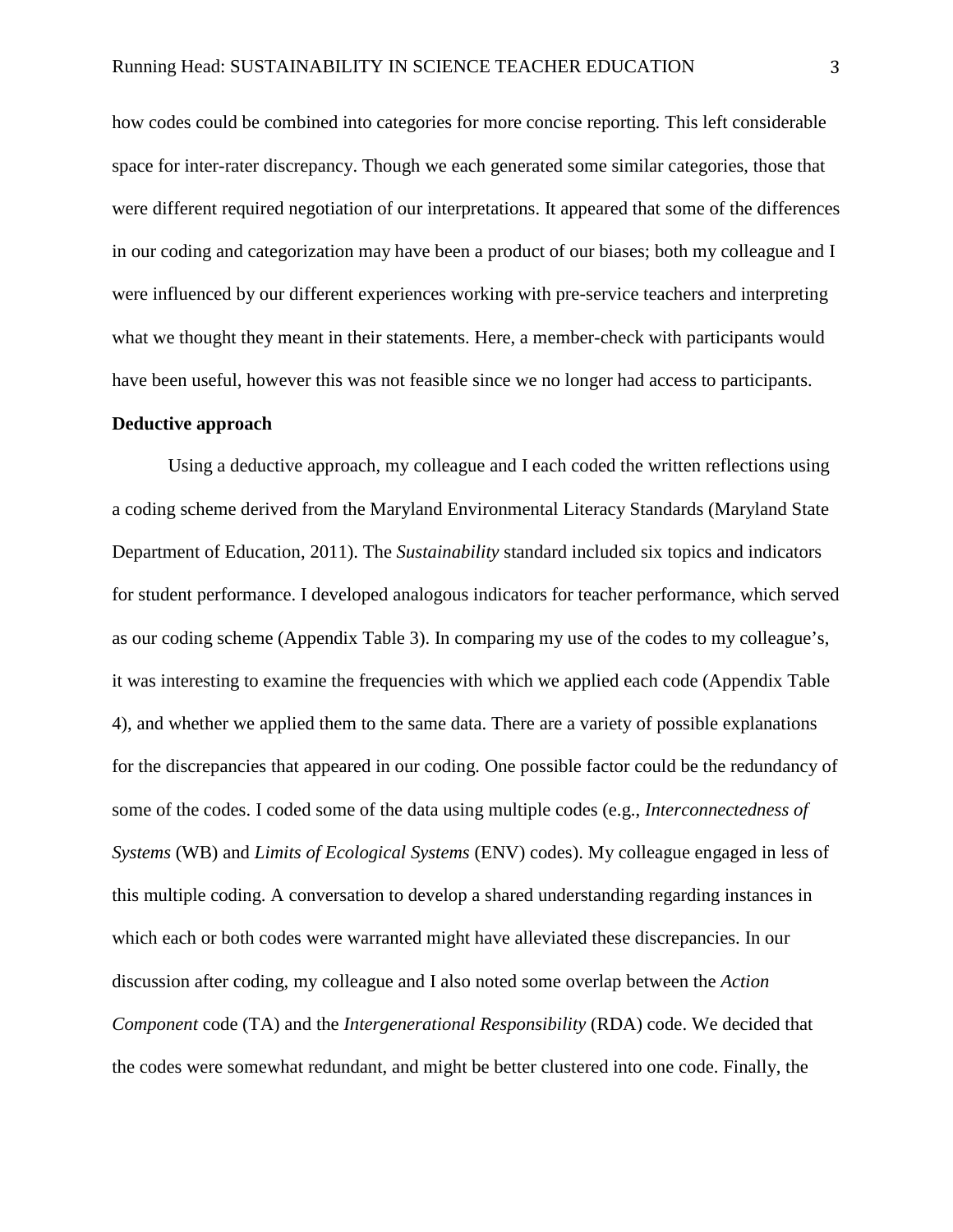discrepancy in our use of the *Influence of Social/Cultural systems* code appeared to be related to our different interpretations of the code. In this case, we should have had a more detailed conversation prior to coding, and developed a shared understanding of its meaning.

Like the inductive coding process, deductive coding presented several advantages. The pre-established coding scheme provided my colleague and I with a common lens for examining the data. The deductive coding process was less time-consuming than inductive coding, and there was less post-coding work to be done—we started and ended with a small number of codes, rather than having the number of codes grow over time and require collapsing. A particularly interesting affordance of the deductive codes was their effectiveness in highlighting aspects of sustainability teaching that were missing from participants' responses. If a code was used only a few times, it prompted us to consider possible explanations. For example, we rarely used the code describing human impacts on the environment. Did this mean that participants were unaware of human impacts on the environment? Was it a product of the intervention? The process of coding deductively raised questions about the data that the inductive process did not. Despite these advantages, there were a number of disadvantages to the deductive approach. Because much of the data did not fit the pre-established codes, large sections of data had no codes assigned. Thus, it seemed that the deductive codes may have missed aspects of participants' thinking. If the research question had been oriented to evaluating the effectiveness of an intervention for changing participants' thinking regarding the Maryland Environmental Literacy Standards in particular, the deductive coding scheme may have been more useful.

#### **Second cycle codes and translation to themes**

After the first cycle coding process, I reflected on the affordances of the categories that emerged from the inductive and deductive coding processed. In an effort to capture the richness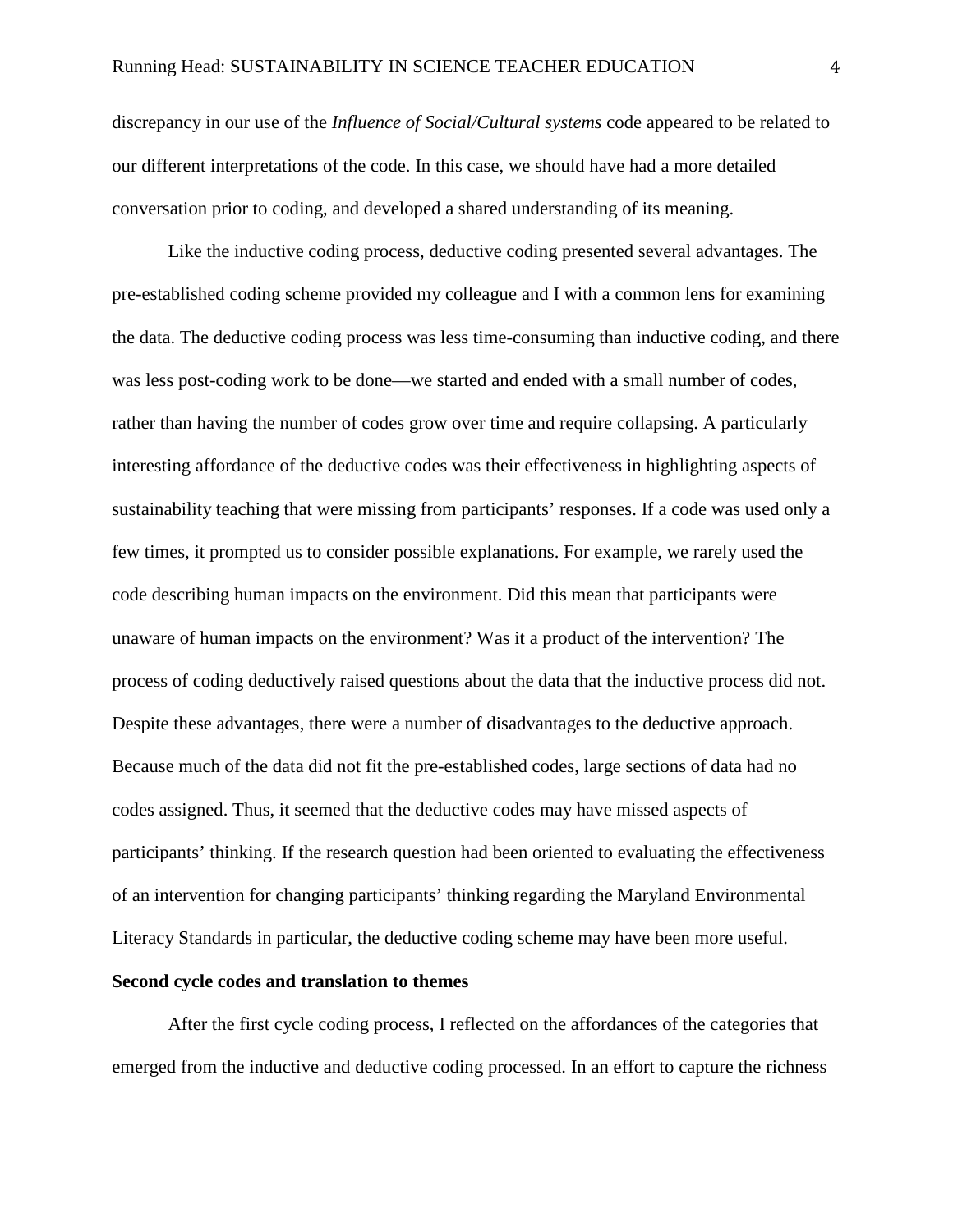of the data that each of these approaches had helped to elucidate, while moving toward a concise reporting of findings, I developed a set of four second cycle codes: resources, relevance, connections, and responsible actions. These codes encompassed the clustered and collapsed codes from the first cycle coding processes (Appendix Table 5). To ensure that the codes appropriately described the data, I engaged in a second cycle of coding. Finally, these four codes were translated into themes for reporting preliminary findings.

#### **Preliminary Findings**

Participants' responses to the online module question: *"How might you teach your students about locally-relevant issues related to environmental sustainability?"* provided insight into the ways in which pre-service teachers thought about their future teaching practice during their sustainability-infused Elementary Science Methods course. Four key themes emerged from the data. First, most participants identified activities and resources they could use to support their science teaching—some of which clearly support the infusion of sustainability, and some that appeared to represent more general teaching strategies. Second, many participants appeared to see value in making sustainability personally relevant to their students, and identified strategies for connecting with students' lives and interests. Third, some participants identified ways they would emphasize the connections between social, economic, and environmental systems through sustainability-focused teaching. Finally, some participants identified ways they would engage students in thinking about responsible actions. Next, I discuss each of these four themes in turn.

#### **Teaching Activities and Resources**

In responding to the online module prompt, nearly all pre-service teacher participants identified activities and resources they could use in their future science teaching. Given their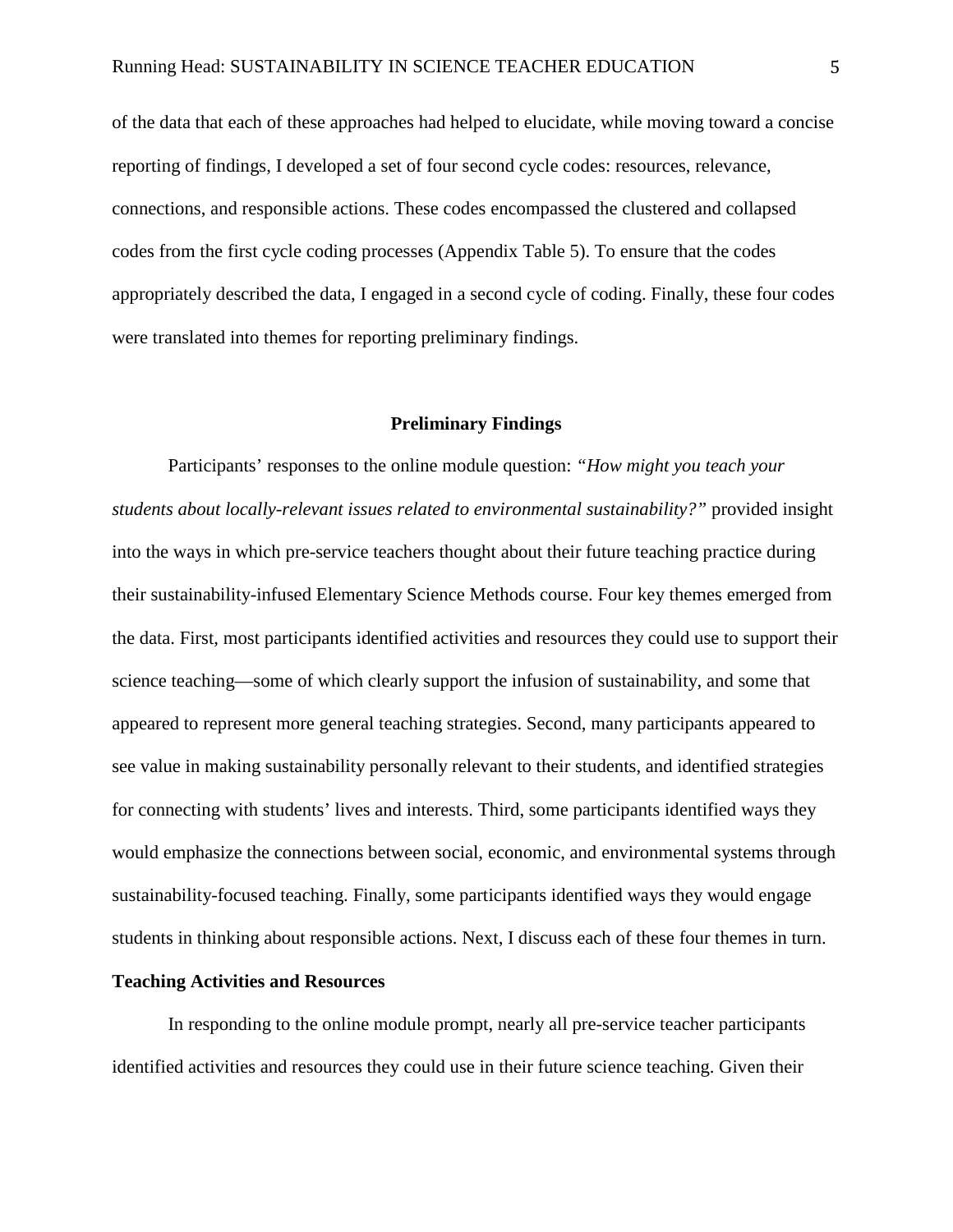current roles as part-time interns in schools, participants' attention to concrete approaches to working with students is not surprising. In examining the kinds of activities and resources participants suggested, it is interesting to consider the extent to which participants' ideas might support the infusion of sustainability into their future science teaching.

While some activities and resources that participants mentioned appeared to support the targeted integration of sustainability into science education, others appeared to represent vague or generalized approaches to science teaching. For example, one participant stated,

*"I would allow my students to do their own research and find evidence to support their claims."* (Miriam, online module response)

Helping students engage in argument from evidence is a highly valued practice in science education. As such, it is a desirable takeaway for a pre-service teacher in an Elementary Science Methods course. However, such a statement gives little insight into how the sustainability focus itself might have influenced the ways in which the participant thought about her future teaching. By contrast, other participants' statements connected specifically to the course's sustainability focus, and suggested that participants had ideas about how they might integrate sustainability into their own science teaching. For example, one participant stated:

*"I could show them the causes and effects of the issue. I can show them before and after maps, similar to the interactive map about sea level rise, and the damage it can cause the more it rises."* (Meghan, online module response)

This statement presents a clearer example of how the participant conceptualized connections between sustainability and science teaching, and provides an example of the ways in which the intervention itself – the online sea level rise module – may have influenced participants' thinking about infusing sustainability into science education.

While most participants mentioned activities and resources similar to those modeled in the course, a few offered examples of pedagogical thinking extending beyond what was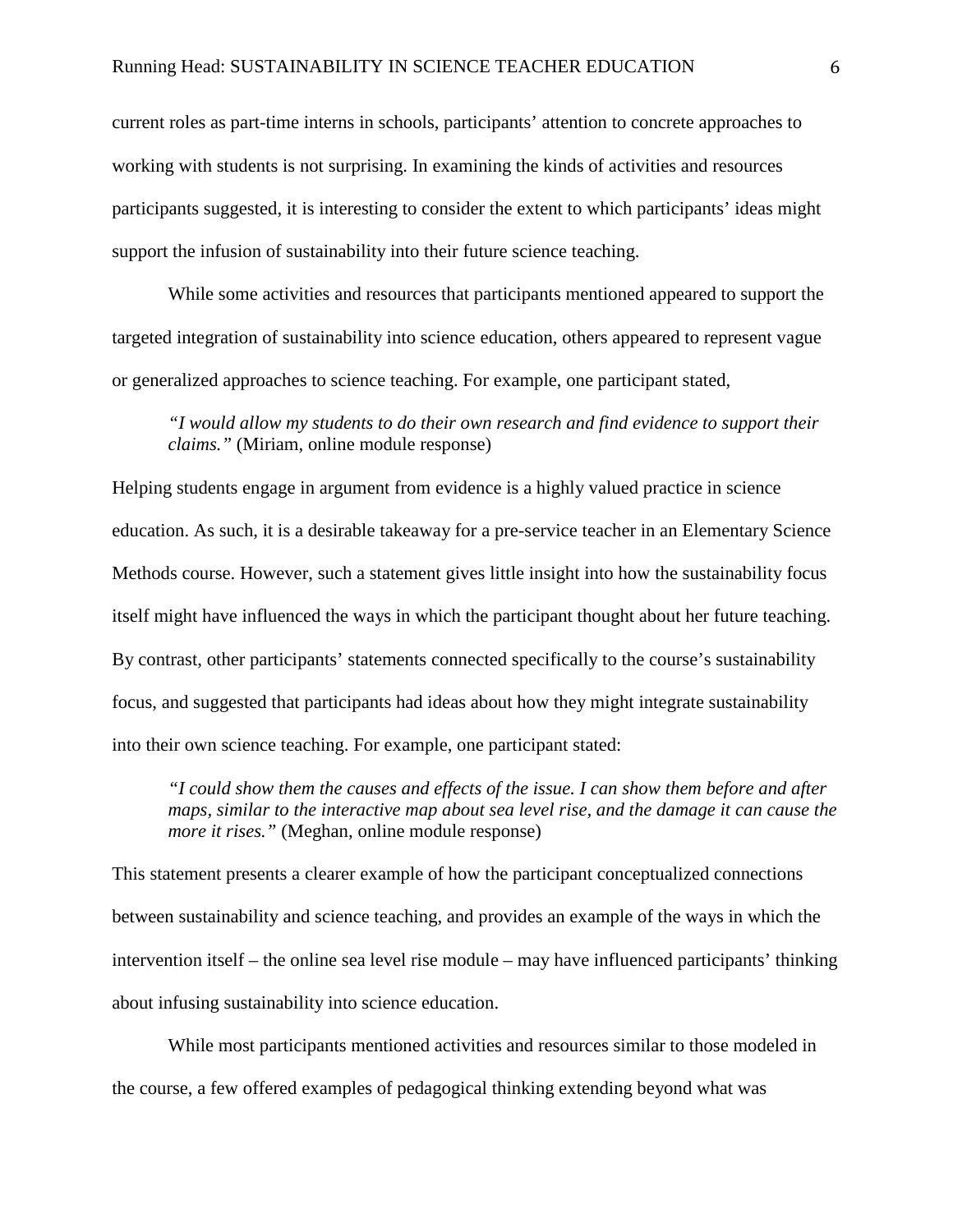modeled. For example, in contrast to the virtual investigation presented in the online sea level rise module, one participant suggested providing community-based investigation experiences:

*"Students can talk to local business owners and community members and see what they know about climate change and see what steps they are taking to minimize their impact."* (Stacey, online module response)

This example suggests that some participants were able to extend their thinking about sustainability teaching to consider activities and resources beyond those explicitly modeled.

## **Relevance**

Because participants were specifically prompted to discuss how they might teach about locally-relevant issues related to sustainability, participants attended frequently to the notion of making sustainability relevant to their students. The theme of relevance that emerged in the data suggested that most pre-service teacher participants saw value in making science relevant to students in general, and gave insight into how they saw themselves connecting the concept of sustainability to students' lives and interests.

Three key explanations of the value of making topics personally relevant to students emerged from participants' responses: that relevant topics foster learning, provide a hook to engage students and spark their curiosity, and inspire them to care about the problems presented. A few participants described how connecting to students' prior knowledge and experiences – a central tenet of constructivism – could facilitate learning. For example, one participant stated,

*"By…showing examples that they can relate to, learning the broader topic would be easier."* (Lisa, online module response)

Such a comment provides little information about the potential influence of the sustainability focus in particular, and appears to reflect the kinds of rhetoric to which participants are generally introduced in teacher preparation.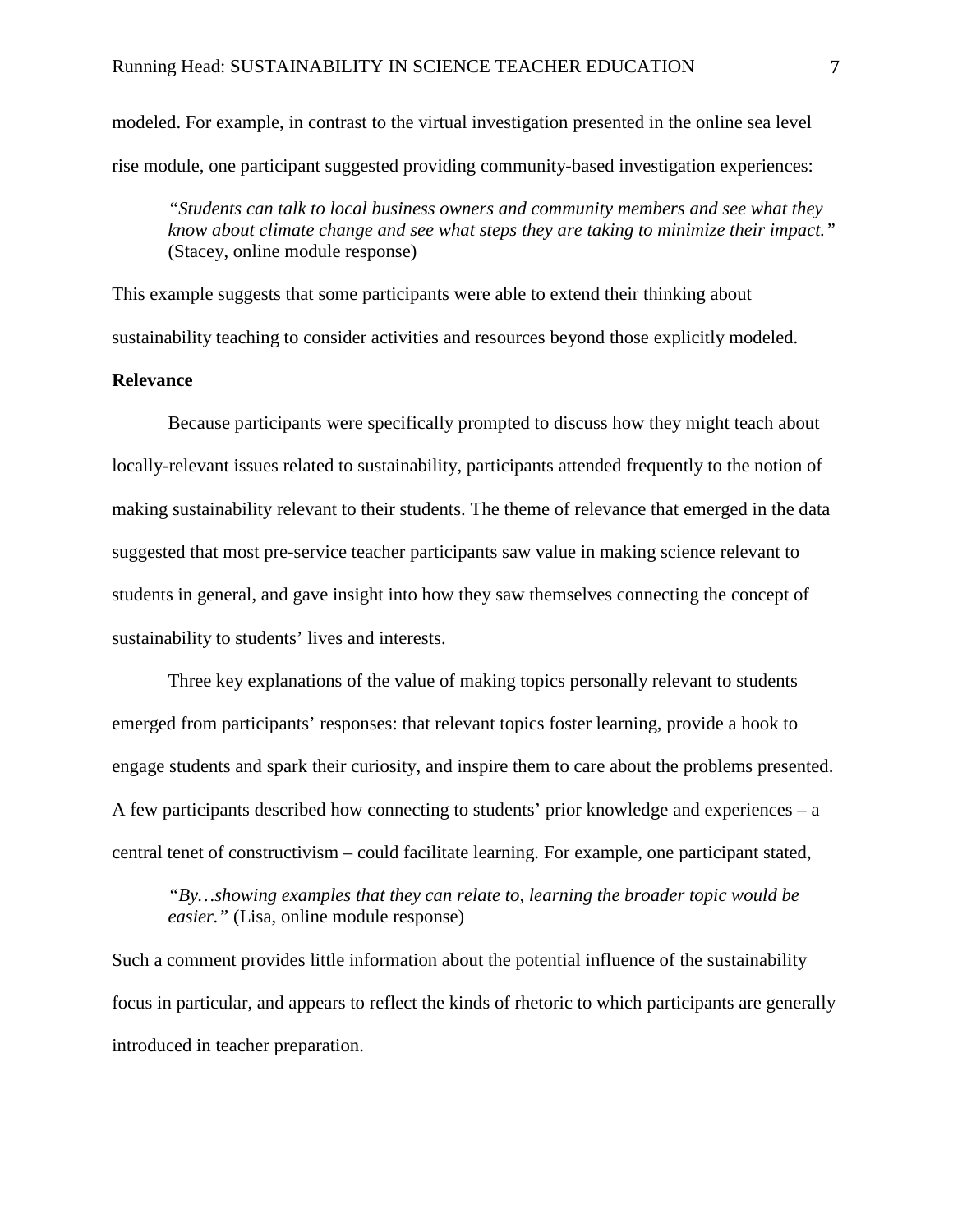The modeling of a sustainability issue – sea level rise – in the online module, and its effects in two local areas – Rehoboth Beach, DE and Assateague Island, MD – appeared to influence participants' ideas about strategies for engaging students in learning by making it relevant to their lives. One participant reflected that,

*"If they're familiar with the area you're talking about (I got excited when I saw Rehoboth Beach!), they're more likely to stay engaged and be interested in the lesson. If you ask questions that they can relate to (i.e. "Have you ever eaten crabs when you were at Rehoboth Beach/Ocean City?"), they're already invested in the lesson more than they would be if you just jumped right in to talking about coastline erosion, for example."*  (Alexandra, online module response)

As illustrated in this statement, many participants suggested making connections between sustainability and activities their students enjoy. For many, it appeared that these connections had the goal of getting students to care about sustainability, by seeing how sustainability issues posed a potential threat to their valued ways of life (e.g. vacation destinations, food choices).

Many responses reflected the idea that highlighting the ways in which sustainability issues had the potential to change students' lives could be effective in leading students to care. Examples included such statements as:

*"By showing how sea level rise can affect THEIR vacation or THEIR family, you can really connect on its importance."* (Steve, online module response)

It is possible that this type of thinking may have been a product of the module's approach, in which participants considered impacts of sea level rise in two well-known vacation destinations. Nevertheless, participants appeared to view the local, place-based approach as a potentially valuable hook for introducing sustainability into their science teaching, and making issues *real*.

## **Connections**

Another theme present in participants' responses to the online sea level rise module was that of connections – particularly the ways in which integrating the sustainability theme into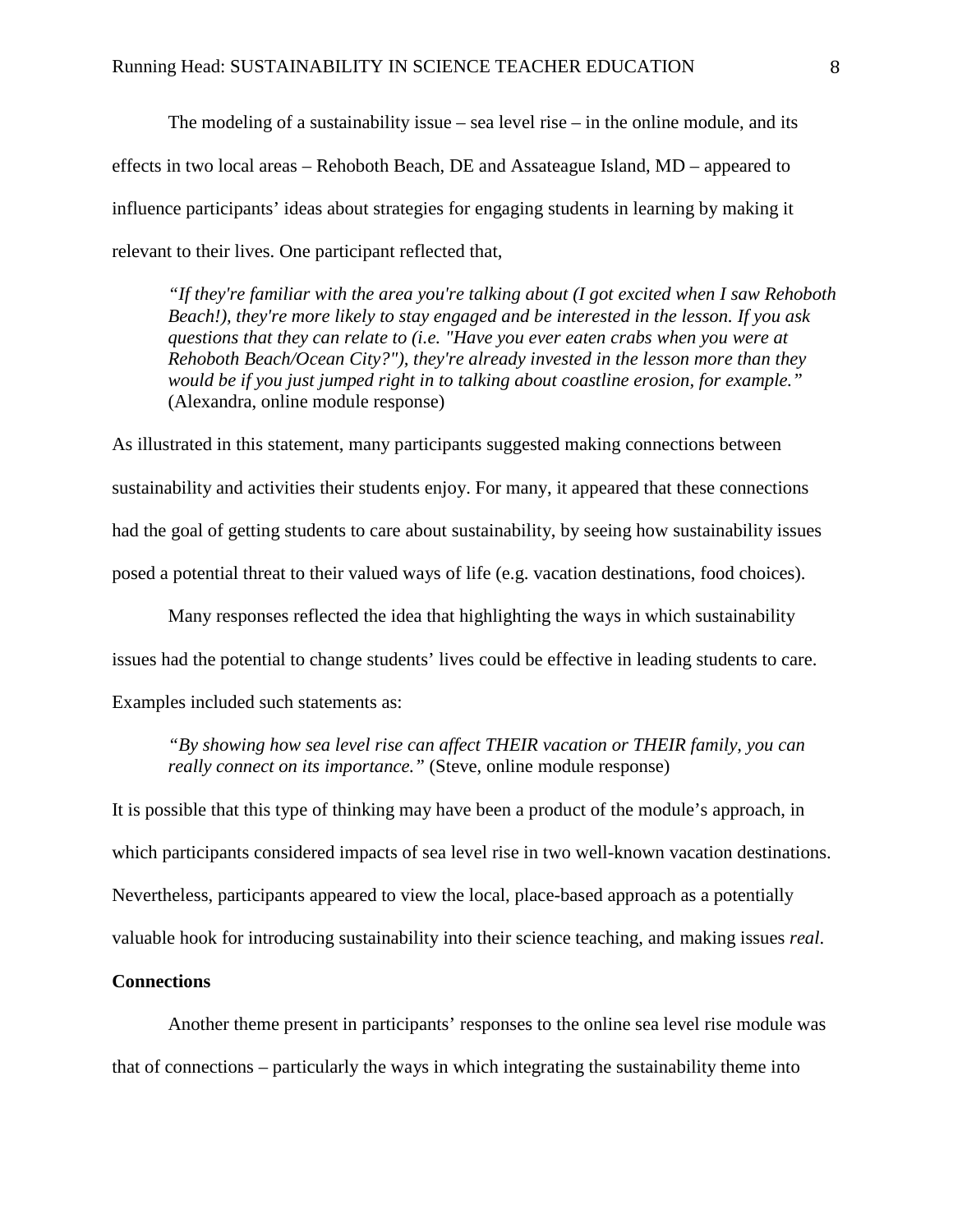science education might illuminate connections between social, environmental, and economic systems – widely recognized dimensions of sustainability. This is potentially related to the approach modeled in the online module, in which participants were asked to consider sea level rise projections and the potential impacts for human health, ecosystems, and tourism.

Some participants focused on negative environmental impacts or effects, but did not specify the connections these might have for other systems. For example, one participant stated:

*"I could show students videos of the effects that were happening because of issues such as climate change."* (Maria, online module response)

Here, effects on humans, economy, or ecosystems may be implied, but the participant's intention is somewhat unclear. While these types of statements were fairly common, the most frequent explicit connection participants made between systems related to the impacts of environmental systems (i.e., changes to environmental systems) on human communities (i.e. changes to social systems). For example, participants made such statements as:

*"[Students] may… have relatives in New Jersey that were affected by Hurricane Sandy, so they can understand why these issues are important."* (Amy, online module response)

A number of participants extended such statements to indicate a connection between environmental changes, human systems, and economic systems; that is, when social systems are affected, so too are economic systems. As one participant stated,

*"I am from a very rural town that experienced a lot of flooding during Sandy one year ago. I could show students the impact of that flooding (crops being destroyed, livestock being limited to a small area, etc.)"* (Melissa, online module response)

In addition to economic effects on agriculture, participants highlighted potential economic impacts of environmental change in describing effects for tourism, coastal business owners [in the event of sea level rise], and fisheries. Such examples provided evidence that participants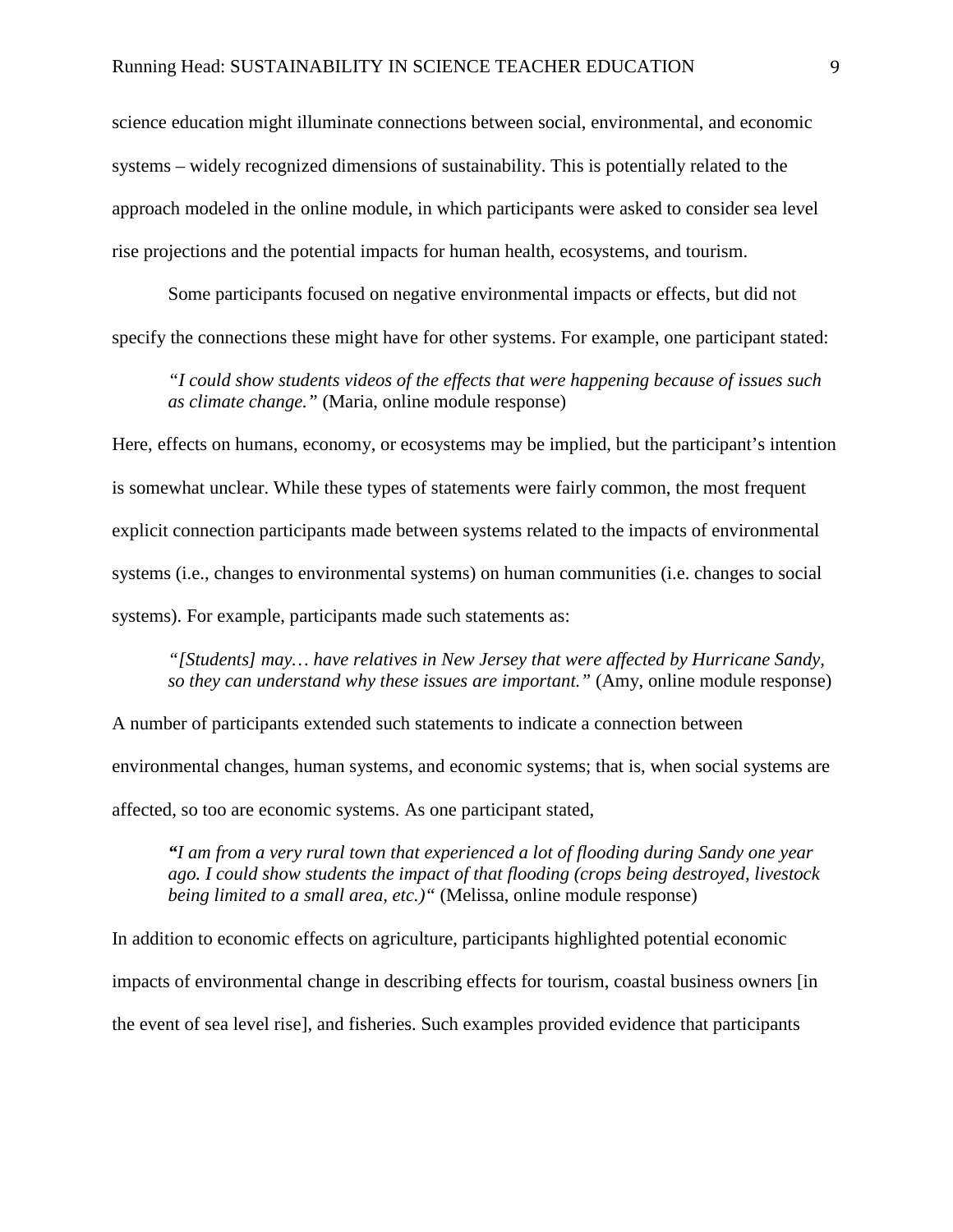considered how they might communicate the potentially wide-reaching social and economic

impacts of changes to environmental systems.

The reverse perspective – that social or economic systems impact environmental systems – was less evident in participants' responses. This is notable, as much environmental education rhetoric has traditionally highlighted the negative impacts of humans and economic development on the environment. One of the few participants who took this perspective stated,

*"I feel a great way to teach student about sustainability is to give them an image of what the [Chesapeake Bay] ecosystem looked like before humans had left much of any mark on it. The Chesapeake Bay originally had crystal clear waters that you could see through for feet. [There] were almost mountains of oysters coming out of the water and they were all bigger than you hands. Images such as these allow students to see the splendor and limits of the natural system when humans don't interfere. By comparing those untouched images to the issues of today's Bay, students begin to see that the resources aren't endless and eventually they will run out."* [Natasha, online module response]

There are several potential explanations for the relative scarcity of such responses. It is possible that participants were influenced by approach modeled in the module, which focused more on the effects of sustainability challenges than on their causes. However, an understanding of potential impacts of human actions for the environment emerged more clearly as some participants discussed ways to engage students in responsible actions to promote sustainability.

## **Responsible Action**

As with the relatively limited discussion of the impacts of humans on environmental systems, fewer participants included discussion of responsible human action into their sustainability-infused science teaching. However, responsible action was a theme that appeared within some participant responses. Participants who did consider incorporating discussion or activities related to responsible actions provided a variety of suggestions for including this perspective. Several participants discussed getting their students involved in service-learning activities, such as direct service or advocacy, stating: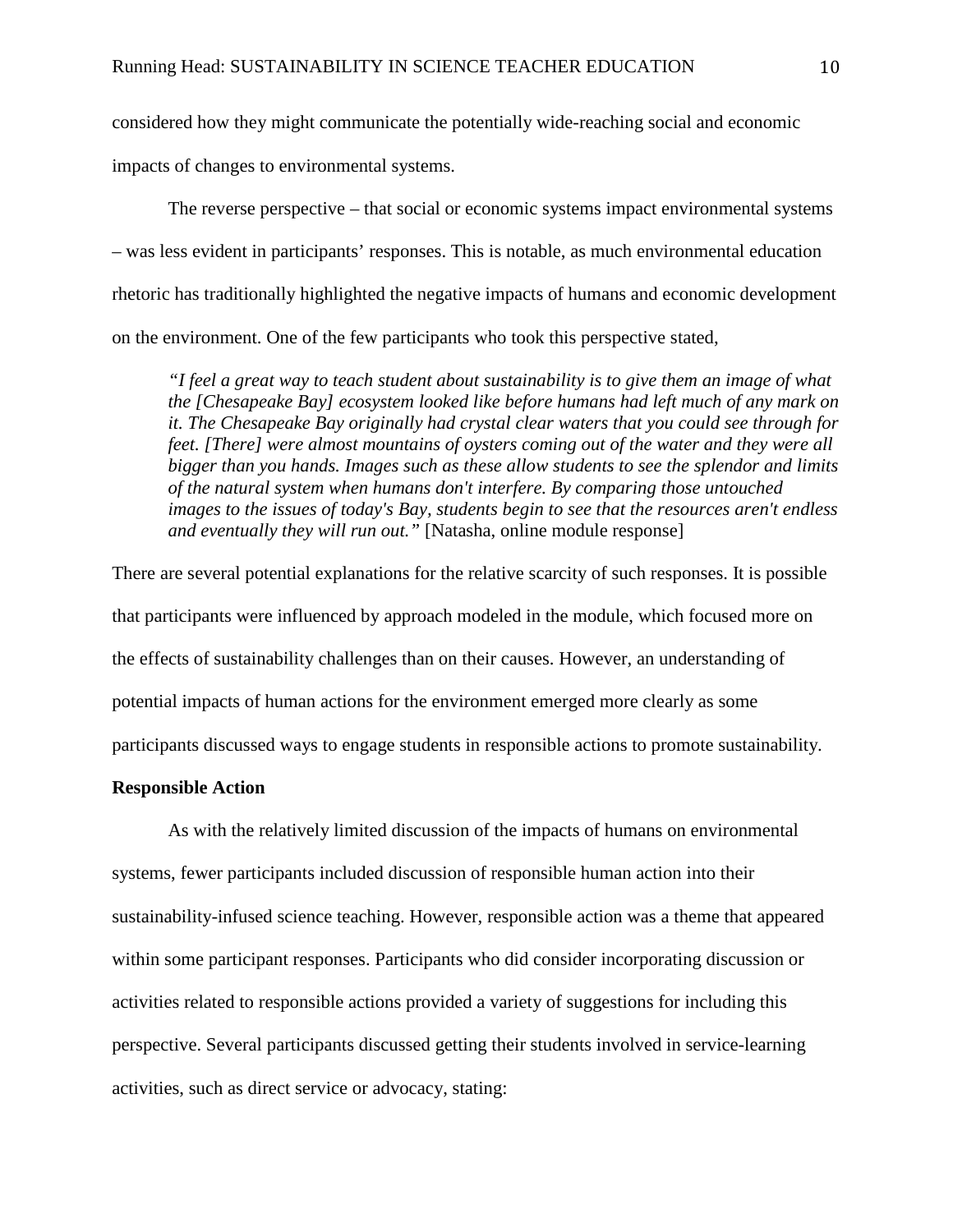*"Students may be asked to develop a perspective on the changes occurring and develop a potential solution to be delivered to the class, and possibly to a person in the community (such as a representative, legislator), who can help make those changes happen."* (Carolyn, online module response)

In such statements, participants conceptualized ways to engage students in service to promote sustainability, though specific actions or curricular connections were not stated. Other participants focused on encouraging students to change their everyday habits. For example,

*"I would design lessons that would teach students things they can do in everyday life to reduce their impact on the environment."* (Jamilah, online module response)

As in the service learning examples, the few participants who focused on encouraging students to

be mindful of their everyday actions were not specific about what they would encourage students

to change. One possible explanation is that participants might prefer suggested lifestyle changes

to be student-generated, rather than imposed by teachers.

Rather than engaging students in direct action or behavior change, a few participants focused instead on engaging them in discussion about responsible decision-making. In some cases, these participants appeared primarily concerned with raising students' awareness that people can make a difference in addressing sustainability concerns. For example,

*"I could teach my students about locally relevant issues related to environmental sustainability, such as climate change and its local impacts, by discussing why action needs to be taken."* (Jenna, online module response)

In cases like this, it was unclear whether participants had specific ideas for action, or who should be responsible for taking action. In some other cases, where discussion was intended to lead to student action, it was likewise unclear whether participants had ideas about the kinds of actions might be feasible. For example, one participant stated,

*"I could take students to a nearby body of water and have them take samples of the water, look at water pollution, research the species in the area, and get ideas for how we could make a difference in our environment… By going to a local body of water students can get a hands on experience and be able to solve the issue on their own."* (Emma, online module response)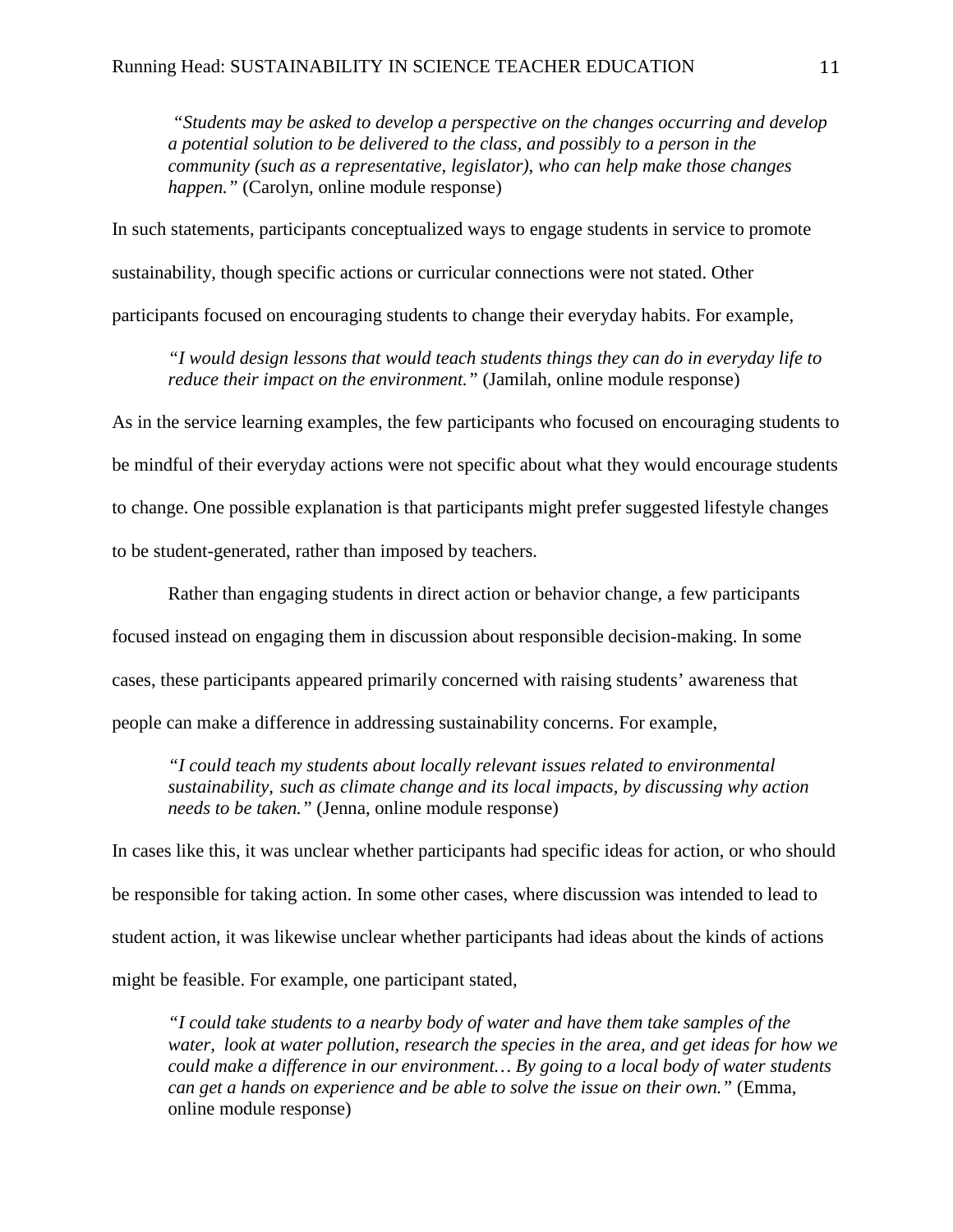This statement calls to question the ways in which the participant conceptualized the complexity of sustainability issues, in suggesting that students might be able to "solve" them through one intervention. Nevertheless, such statements suggested that some of the participants saw student engagement in action as an important part of integrating sustainability into science education.

#### **Summary of Findings**

The four themes presented here—resources and activities, relevance, connections, and responsible action—provide preliminary insights into the research question "*Does integrating the theme of sustainability into science teacher education influence teacher candidates' thinking about their future science teaching practice?"*. I noted potential influences of the course's approach to sustainability education on participants' thinking about how they might integrate sustainability into their own science teaching. I also noted ways in which the course's approach may have limited the ways in which participants thought about their future science teaching practice. Finally, in a smaller number of cases, I noted the ways in which participants extended their thinking beyond the approaches modeled in the course to imagine unique approaches to integrating sustainability into their science teaching. Future research might employ interviews or focus groups to examine teacher candidates' retrospective thinking about the sustainabilityinfused methods course and its influence on their conceptualizations of science teaching during subsequent student teaching and induction-year science teaching experiences.

## **References**

Maryland State Department of Education (MSDE). (2011). Maryland Environmental Literacy Standards. Retrieved from http://www.msde.maryland.gov/NR/rdonlyres/EC79EC27- 40BF-4017-894B-63A12A89A3D1/31625/MD\_ELIT\_STANDARDS.pdf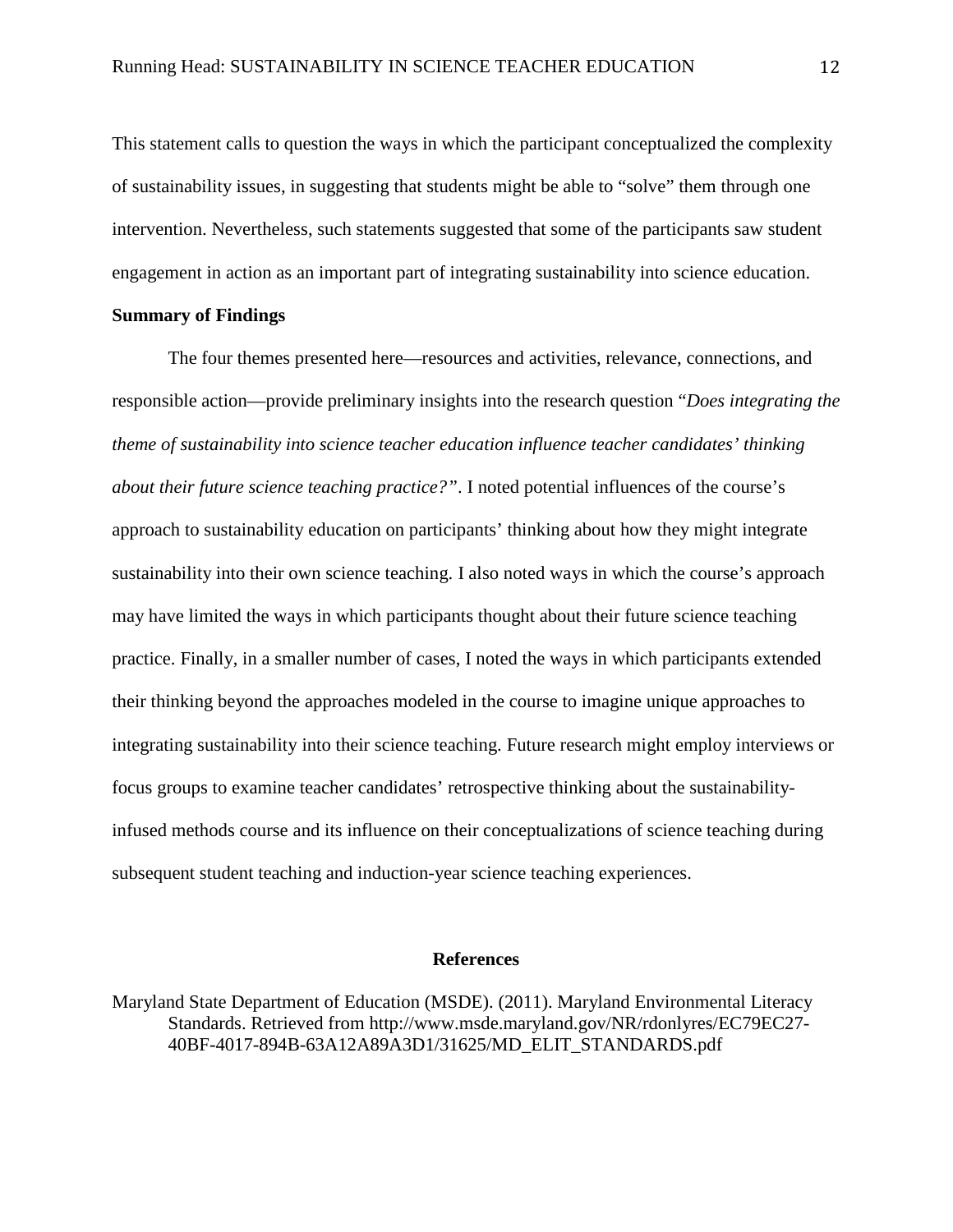# **Inductive Coding Process**

| <b>Categories</b> |                                                     | <b>Codes included</b>                                                                                                                                                                                                                                                                    |  | <b>Categories</b>                                                                              | <b>Codes included</b>                                                                                                                                                                                                                                                                                                                                                                                                                |
|-------------------|-----------------------------------------------------|------------------------------------------------------------------------------------------------------------------------------------------------------------------------------------------------------------------------------------------------------------------------------------------|--|------------------------------------------------------------------------------------------------|--------------------------------------------------------------------------------------------------------------------------------------------------------------------------------------------------------------------------------------------------------------------------------------------------------------------------------------------------------------------------------------------------------------------------------------|
| 1.                | Types of<br>projects or<br>activities               | Service Learning<br>$\bullet$<br><b>Research Projects</b><br>$\bullet$<br>Develop questions<br>$\bullet$                                                                                                                                                                                 |  | 1. Learning<br>activities                                                                      | Research<br>$\bullet$<br>Use evidence to<br>$\bullet$<br>support claims<br>Examine all sides<br>$\bullet$<br>Taking action<br>$\bullet$<br>Using data<br>$\bullet$<br>Make predictions<br>$\bullet$<br>Outdoor education<br>$\bullet$<br>Hands-on<br>$\bullet$<br>Form opinions<br>$\bullet$<br>Field trips<br>$\bullet$<br>Discussion<br>$\bullet$                                                                                  |
| 2.                | Sustainability<br>topics                            | Erosion<br>$\bullet$<br>water conservation<br>٠<br>recycling<br>sea level/climate<br>change<br>animal<br>impact/climate<br>change<br>temp ranges<br>$\bullet$                                                                                                                            |  | Sustainability<br>2.<br>issues                                                                 | Recycling<br>$\bullet$<br>Water conservation<br>$\bullet$<br>Erosion<br>$\bullet$<br>Pollution<br>$\bullet$<br>Sea level rise<br>Extreme weather<br>$\bullet$<br>Climate change<br>$\bullet$<br>"Issues" (vague)<br>$\bullet$                                                                                                                                                                                                        |
| 3.                | Materials and<br>resources                          | local example:<br>$\bullet$<br>nature location<br>local example:<br>$\bullet$<br>school<br>general personal<br>٠<br>experience<br>Graphs<br>Videos<br><b>Maps</b><br>Websites/online<br>resources<br>demonstration<br>٠<br>historical resources<br>$\bullet$<br>field trips<br>$\bullet$ |  | 3.<br>Teaching<br>resources<br>Relevance to<br>$\overline{4}$ .<br>students<br>Affective<br>5. | Videos<br>$\bullet$<br>Websites<br>$\bullet$<br>Local news<br>$\bullet$<br>Technology<br>$\bullet$<br>Guest speakers<br>$\bullet$<br>Local examples<br>$\bullet$<br>Negative impacts<br>$\bullet$<br>Student experiences<br>$\bullet$<br>Examining local<br>$\bullet$<br>changes (before/after)<br>Firsthand observation<br>$\bullet$<br>Personal relevance<br>$\bullet$<br>Real world<br>$\bullet$<br>Student interest<br>$\bullet$ |
| 4.                | Rationale for<br>materials or<br>resource<br>choice | shows effect<br>$\bullet$<br>interesting/engaging<br>$\bullet$<br>whole picture<br>$\bullet$                                                                                                                                                                                             |  | dimensions                                                                                     | Student choice<br>$\bullet$<br>Care<br>$\bullet$<br>Affect<br>$\bullet$                                                                                                                                                                                                                                                                                                                                                              |

| <b>Table 1.</b> Inductive coding: Colleague's |  |
|-----------------------------------------------|--|
| first cycle codes and categories              |  |

| <b>Table 2.</b> Inductive coding: Author's first |
|--------------------------------------------------|
| cycle codes and categories                       |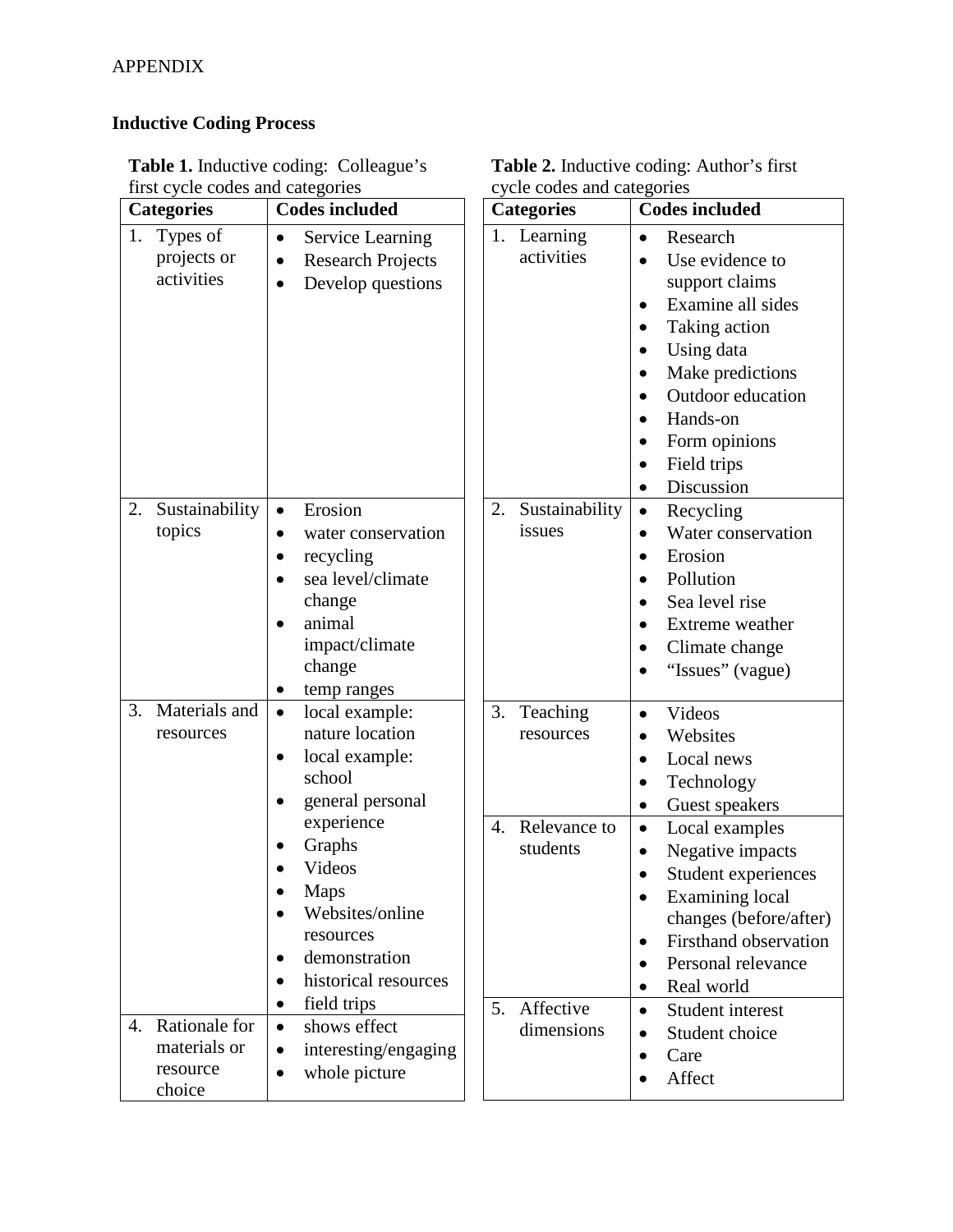## **Deductive coding**

| <b>Table 3.</b> Deductive coding scheme derived from indicators for Standard 8 (Sustainability) from |
|------------------------------------------------------------------------------------------------------|
| the Maryland Environmental Literacy Standards (MSDE, 2011)                                           |

| <b>Topic defined in</b> | Code                 | <b>Description</b>                                      |  |
|-------------------------|----------------------|---------------------------------------------------------|--|
| <b>Standard 8:</b>      |                      |                                                         |  |
| <b>Sustainability</b>   |                      |                                                         |  |
| A.                      | RDA - Reason         | Participants discuss how they will <i>help students</i> |  |
| Intergenerational       | about responsible    | reason about decisions or actions that relate to        |  |
| responsibility          | decisions or actions | sustainability                                          |  |
| B.                      | $WB - Wellbeing$ of  | Participants discuss how they will help students        |  |
| Interconnectedness      | individuals or       | recognize how <i>individual or community well-being</i> |  |
| of systems              | communities          | is linked to ecological, economic, or social well-      |  |
|                         |                      | being                                                   |  |
| C. Influence of         | ECON – Economy       | Participants discuss their intention to talk about      |  |
| economic systems        | affects society or   | cause-effect relationships, in which an economic        |  |
| on sustainability       | environment          | (e.g. business) change/problem leads to a social or     |  |
|                         |                      | ecological consequence                                  |  |
| D. Influence of         | $SC -$               | Participants discuss their intention to talk about      |  |
| social and cultural     | Society/culture      | cause-effect relationships, in which social and         |  |
| systems on              | affects economy or   | cultural change/problem leads to an ecological or       |  |
| sustainability          | environment          | economic consequence                                    |  |
| E. Limits of            | $ENV -$              | Participants discuss their intention to talk about      |  |
| ecological systems      | Environmental        | cause-effect relationships, in which an ecological      |  |
|                         | change affects       | <i>change/problem</i> leads to a social/cultural or     |  |
|                         | economy or society   | economic consequence                                    |  |
| F. Action               | TA - Take action     | Participants discuss their intention to engage          |  |
| component               |                      | students in service-learning activities to promote      |  |
|                         |                      | sustainability                                          |  |

**Table 4.** Comparative frequency of author's and colleague's use of codes from the deductive coding scheme.